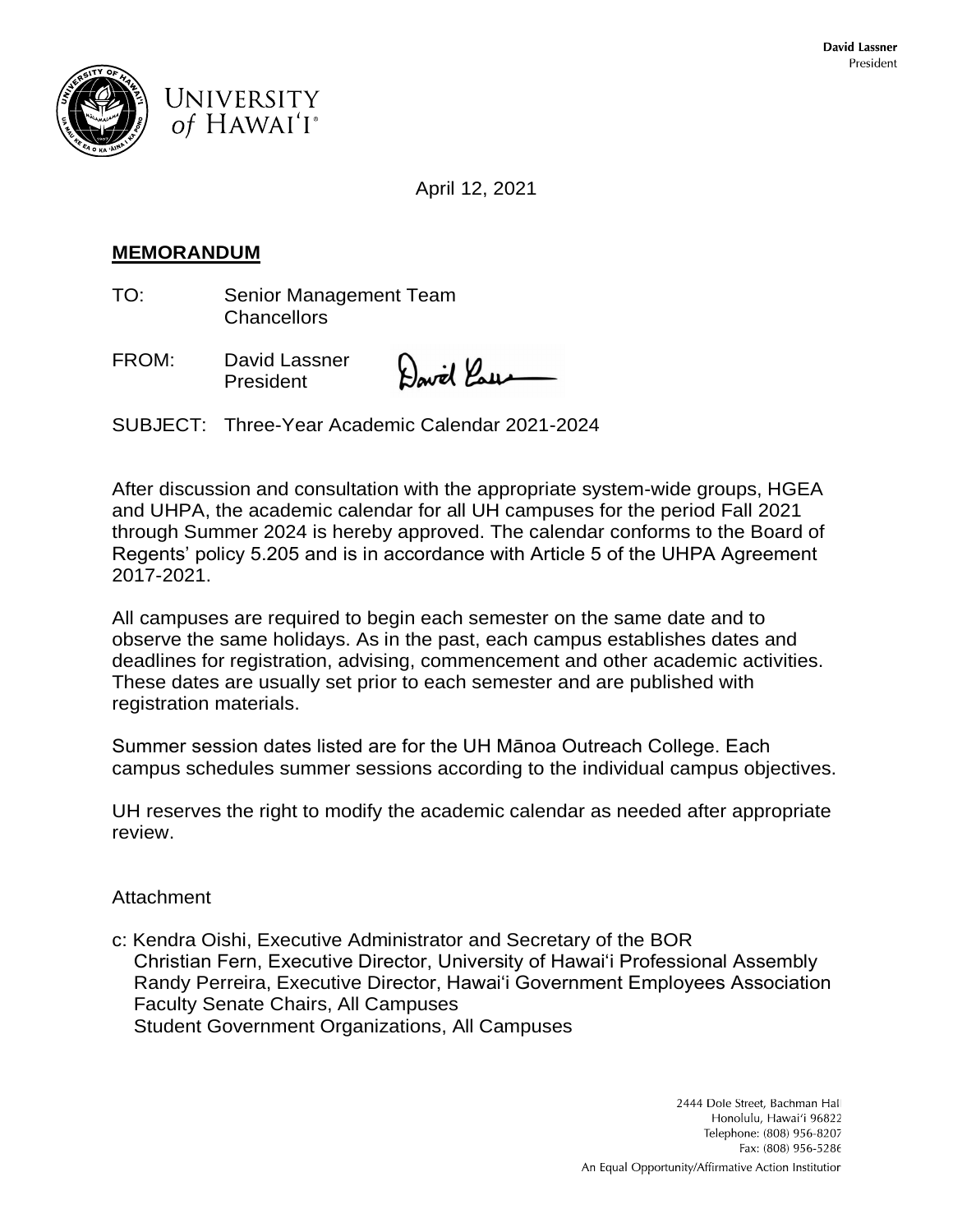#### **UNIVERSITY OF HAWAI'I ACADEMIC CALENDAR 2021-2024**

| <b>FALL SEMESTER</b>               | <b>FALL 2021</b> | <b>FALL 2022</b> | <b>FALL 2023</b> |
|------------------------------------|------------------|------------------|------------------|
| Official Faculty Duty Start Date 1 | M Aug 16         | M Aug 15         | M Aug 14         |
| Holiday (Statehood Day)            | F Aug 20         | <b>F</b> Aug 19  | F Aug 18         |
| First Day of Instruction 2         | M Aug 23         | M Aug 22         | M Aug 21         |
| Holiday (Labor Day)                | M Sep 6          | M Sep 5          | M Sep 4          |
| Holiday (Election Day)             | N/A              | T Nov 8          | N/A              |
| Holiday (Veterans Day)             | Th Nov 11        | F Nov 11         | <b>F Nov 10</b>  |
| Holiday (Thanksgiving)             | Th Nov 25        | Th Nov 24        | Th Nov 23        |
| Non-instructional Day              | F Nov 26         | <b>F Nov 25</b>  | F Nov 24         |
| Last Day of Instruction 3          | Th Dec 9         | Th Dec 8         | Th Dec 7         |
| Last Day of Term 7                 | F Dec 17         | F Dec 16         | <b>F</b> Dec 15  |
| Study Period 4                     |                  |                  |                  |
| <b>Examination Period 4</b>        |                  |                  |                  |
| Commencement 4                     |                  |                  |                  |

| <b>SPRING SEMESTER</b>                      | SPRING 2022   | <b>SPRING 2023</b> | <b>SPRING 2024</b> |
|---------------------------------------------|---------------|--------------------|--------------------|
| Faculty Duty Date for Newly Hired Faculty 6 | M Jan 3       | T Jan 3            | T Jan 2            |
| First Day of Instruction 2                  | M Jan 10      | M Jan 9            | M Jan 8            |
| Holiday (Martin Luther King Jr. Day)        | M Jan 17      | M Jan 16           | M Jan 15           |
| Holiday (Presidents' Day)                   | M Feb 21      | M Feb 20           | M Feb 19           |
| <b>Spring Recess</b>                        | M-F Mar 14-18 | M-F Mar 13-17      | M-F Mar 18-22      |
| Holiday (Kūhiō Day)                         | F Mar 25      | M Mar 27           | T Mar 26           |
| Holiday (Good Friday)                       | F Apr 15      | F Apr 7            | F Mar 29           |
| Last Day of Instruction 3                   | W May 4       | W May 3            | W May 1            |
| Last Day of Term 7                          | F May 13      | F May 12           | F May 10           |
| Study Period 4                              |               |                    |                    |
| <b>Examination Period 4</b>                 |               |                    |                    |
| Commencement 4                              |               |                    |                    |
| Official Faculty Duty End Date 1            | M May 16      | M May 15           | T May 14           |

| <b>SUMMER</b>       | <b>SUMMER 2022</b>   | <b>SUMMER 2023</b>                        | <b>SUMMER 2024</b> |
|---------------------|----------------------|-------------------------------------------|--------------------|
| <b>SESSION 15</b>   | M May 23 - F Jul 1   | M May 22 - F Jun 30   M May 20 - F Jun 28 |                    |
| <b>SESSION II 5</b> | $T$ Jul 5 - F Aug 12 | M Jul 3 - F Aug 11                        | M Jul 1 - F Aug 9  |

- Su Sunday
- M Monday
- T Tuesday
- W Wednesday
- Th Thursday
- F Friday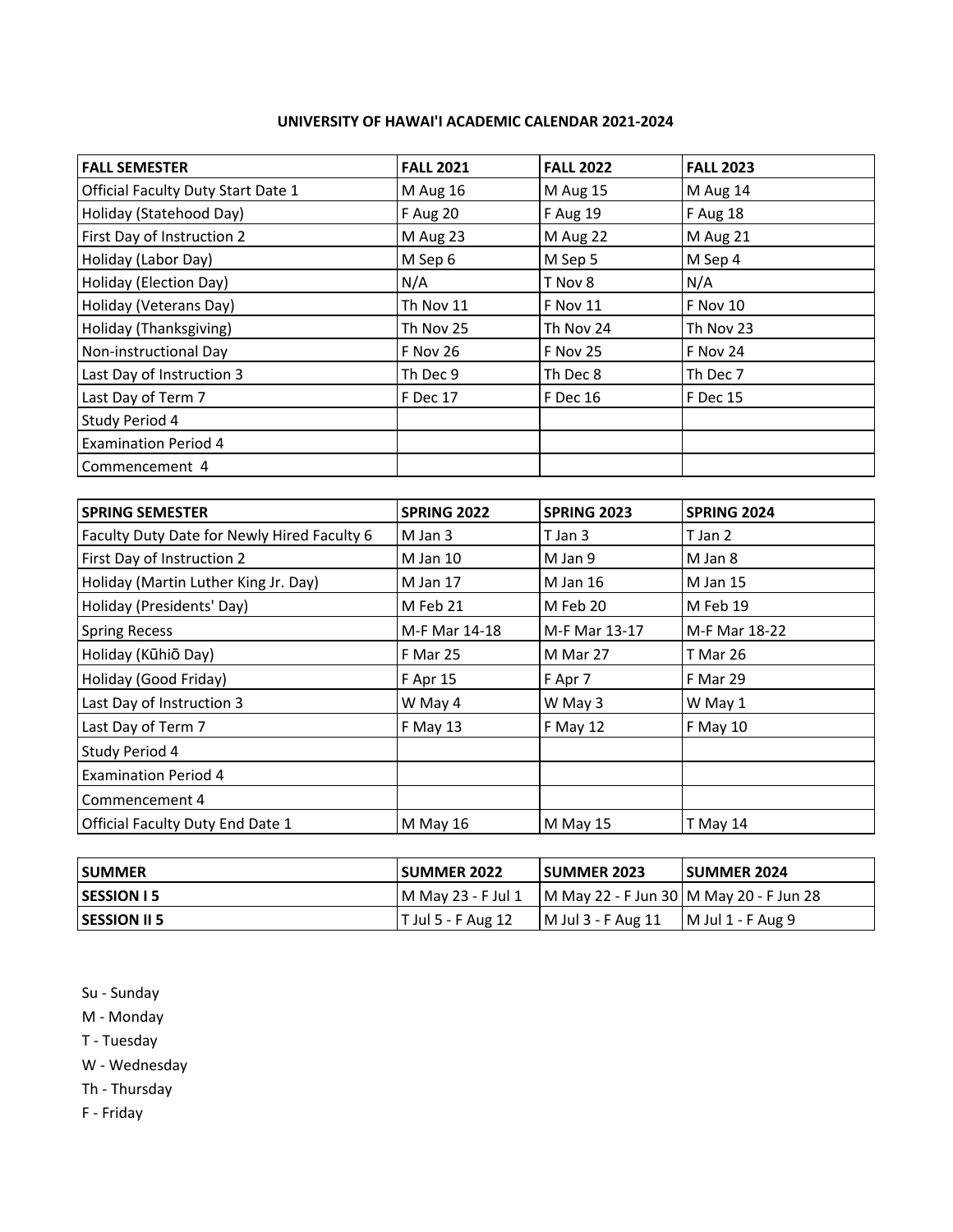## **UNIVERSITY OF HAWAI'I ACADEMIC CALENDAR 2021-2024 NUMBER OF CLASS DAYS**

| <b>Fall Semester I</b> | <b>FALL 2021</b> | <b>FALL 2022</b> | <b>FALL 2023</b> |
|------------------------|------------------|------------------|------------------|
| <b>MWF</b>             | 45               | 44               | 44               |
|                        | 30               | 30               |                  |
| <b>Total Days</b>      |                  | 74               |                  |

| <b>Fall Semester I</b> | <b>FALL 2021</b> | <b>FALL 2022</b> | <b>FALL 2023</b> |
|------------------------|------------------|------------------|------------------|
| <b>MW</b>              |                  |                  |                  |
|                        | 30               | 30               |                  |
|                        | 14               | 13               |                  |
| <b>Total Days</b>      |                  | 74               |                  |

| <b>Spring Semester I</b> | <b>SPRING 2022</b> | <b>SPRING 2023</b> | <b>SPRING 2024</b> |
|--------------------------|--------------------|--------------------|--------------------|
| <b>MWF</b>               | 43                 |                    | 44                 |
|                          |                    |                    |                    |
| <b>Total Days</b>        | 74                 | 74                 | 74                 |

| <b>Spring Semester I</b> | <b>SPRING 2022</b> | <b>SPRING 2023</b> | <b>SPRING 2024</b> |
|--------------------------|--------------------|--------------------|--------------------|
| <b>MW</b>                | 30                 | 29                 | 30                 |
| 11h                      | 31                 |                    | 30                 |
|                          | 13                 | 14                 | 14                 |
| <b>Total Days</b>        | 74                 | 74                 | 74                 |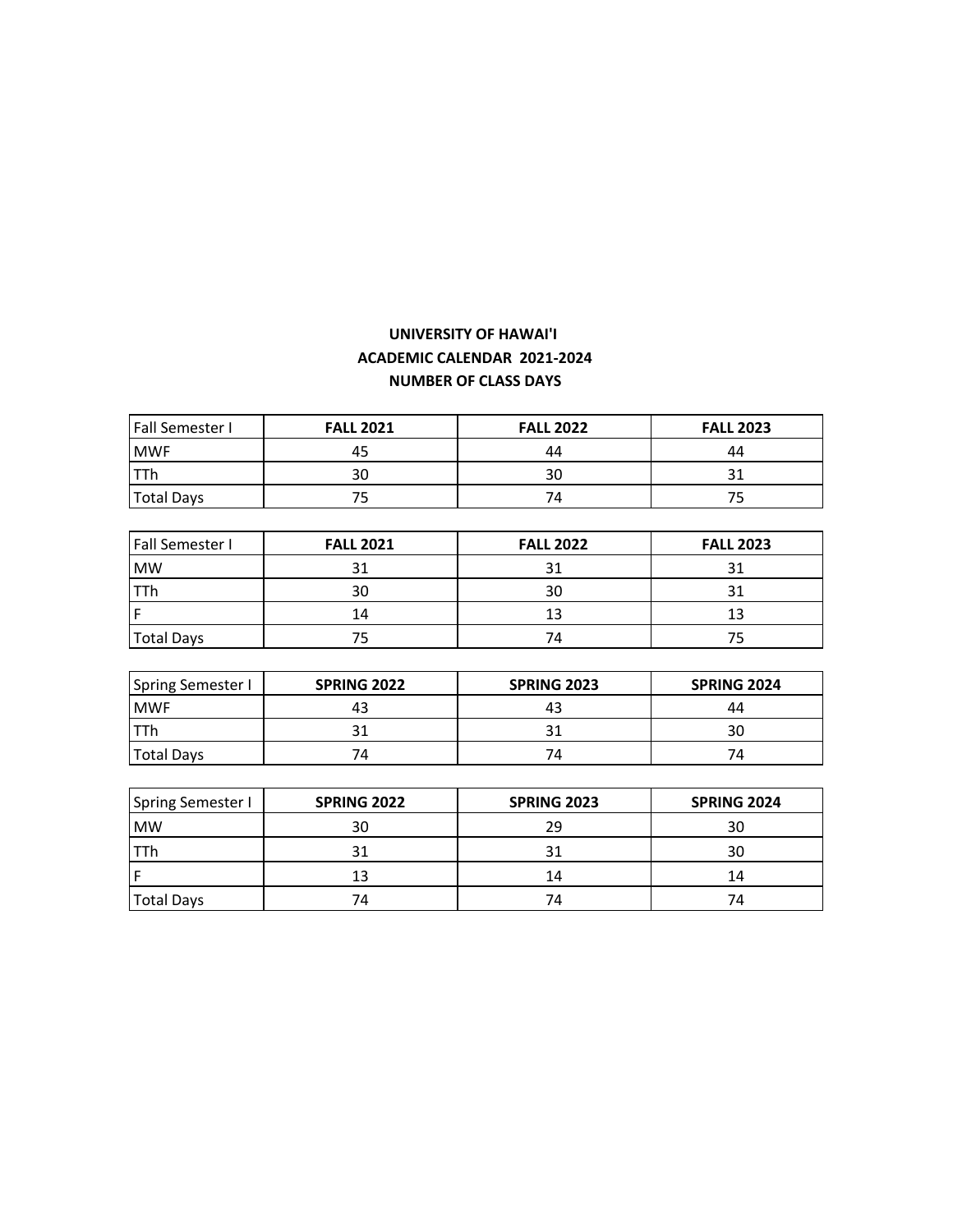|                       |              |                         | <b>Equivalent Minutes</b> | <b>Equivalent Minutes</b> |
|-----------------------|--------------|-------------------------|---------------------------|---------------------------|
| <b>Number of Days</b> | Class Length | <b>Equivalent Hours</b> | (3 Credits)               | Per Credit                |
| 45                    | 50 minutes   | 37.50                   | 2250                      | 750                       |
| 44                    | 50 minutes   | 36.67                   | 2200                      | 733                       |
| 43                    | 50 minutes   | 35.83                   | 2150                      | 717                       |
| 31                    | 75 minutes   | 38.75                   | 2325                      | 775                       |
| 30                    | 75 minutes   | 37.50                   | 2250                      | 750                       |
| 29                    | 75 minutes   | 36.25                   | 2175                      | 725                       |
| 28                    | 75 minutes   | 35.00                   | 2100                      | 700                       |
| 27                    | 75 minutes   | 33.75                   | 2025                      | 675                       |
| 14                    | 150 minutes  | 35.00                   | 2100                      | 700                       |
| 13                    | 150 minutes  | 32.50                   | 1950                      | 650                       |

### **HOURS/MINUTES OF CLASS OR DIRECT FACULTY INSTRUCTION PER SEMESTER Based on Total Instructional Days**

#### **NOTE:** Unit of credit is defined in E5.228 Credit Hour

(http://www.hawaii.edu/policy/?action=viewPolicy&policySection=ep&policyChapter=5&policyNumber=228&menuView=closed).

**A credit hour** is associated with an amount of work represented in intended learning outcomes and verified by evidence of student achievement. It reasonably approximates, but is not less than one hour of class or direct faculty instruction and a minimum of two hours of out of class student work each week for approximately 15 weeks for one semester or the equivalent amount of work over a different period of time OR at least an equivalent amount of work for other academic activities such as online instruction, laboratory work, internships, practica, studio work and other work that earns academic credit hour.